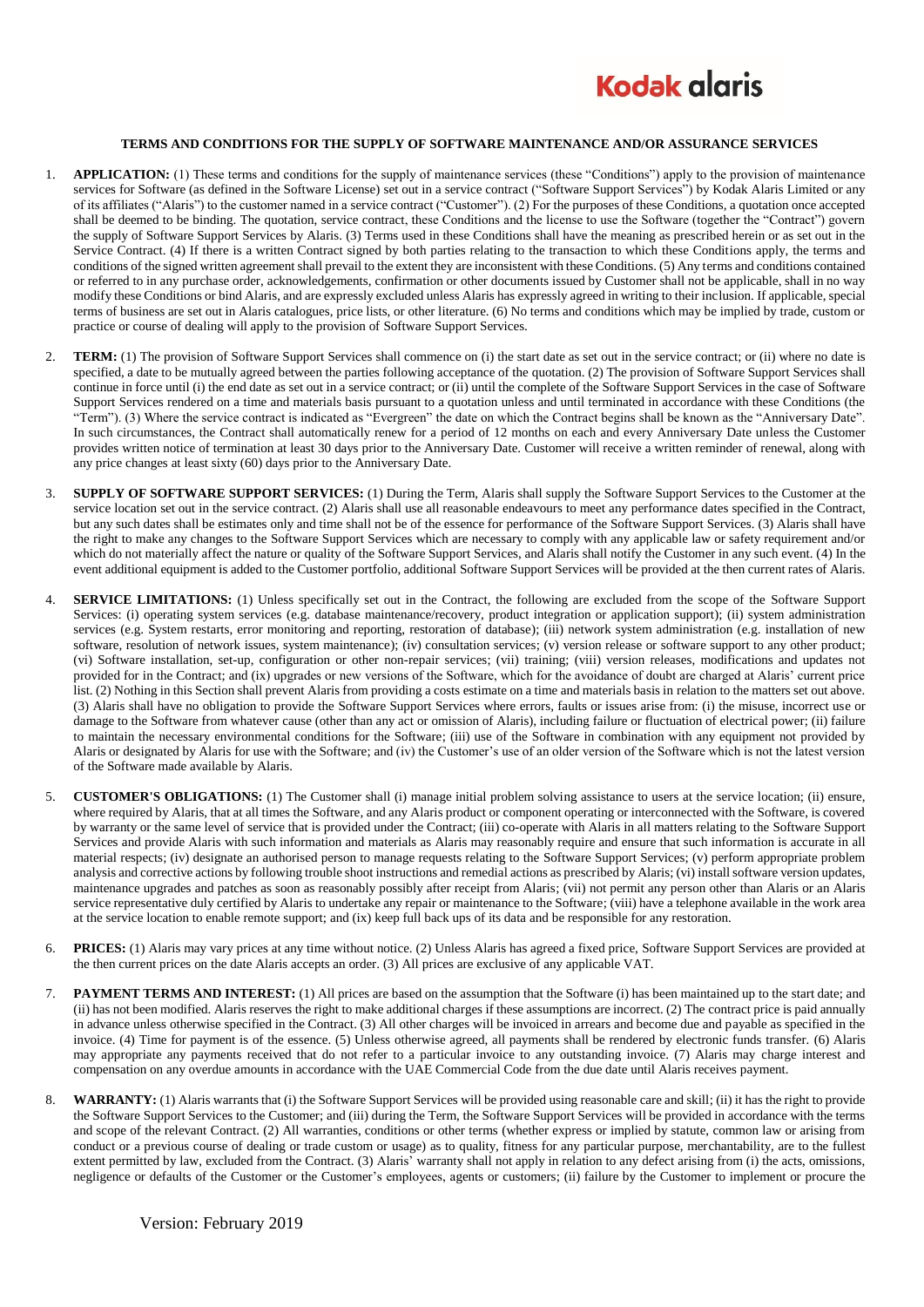implementation of recommendations in respect of, or solutions to errors, in the Software advised by Alaris; (iii) wilful damage; (iv) any maintenance of the Software by any person other than Alaris or its designees or without Alaris' prior written consent; (v) any failure, fault, accident, neglect or misuse of equipment, software or media not supplied by Alaris; and (vi) any breach of Customer's obligations under the Software License, howsoever arising. (4) Customer is not entitled to cancel or withdraw from any Contract or withhold payment of invoices or make deductions on account of Software Support Services claimed to be defective.

- **LIMITATION OF LIABILITY:** (1) If not expressly provided for otherwise in these Conditions, in no event, whether in contract, tort (including in either case negligence), misrepresentation (other than fraudulent misrepresentation), breach of statutory duty or otherwise pursuant to the Contract, shall Alaris be liable for any loss of profits, anticipated savings, revenue, business, loss or corruption of data, loss of use, loss of goodwill, loss due to delay or any indirect, special, incidental or consequential loss or damage whatsoever. (2) Alaris' sole obligation and liability for breach of the warranty set out in Section 8 (1) above, is for Alaris to use commercially-reasonable efforts, at Alaris' expense, to replace software media or modify the Software so that the warranty specified under Section 8 (1) is true. In the event of a warranty claim, Customer shall be responsible for the removal of any defective Software and subsequent replacement of any replacement Software. (3) Subject to (1) and (2), Alaris' aggregate liability for all other claims, whether in contract, tort (including in either case negligence), misrepresentation (other than fraudulent misrepresentation), breach of statutory duty or otherwise pursuant to the Contract, shall be limited to the total price paid by the Customer for the specific Software giving rise to the claim in the 12 months prior to the claim in which the loss or damage occurred. (4) Nothing in the Contract shall be deemed to exclude or limit Alaris' liability in respect of: (i) Loss or damage caused by wilful intent or gross negligence of Alaris or Alaris' officers, employees, agents or contractors; (ii) Injuries to or death of any person, caused by Alaris or Alaris' officers, employees, agents or contractors; or (iii) any other liability which cannot be excluded at law. (5) Any claim for loss or damages, save for in relation to a claim pursuant to (4) must be notified to Alaris within twelve (12) months as from the date on which the damage was caused, failing which such claim is deemed to be waived.
- 10. **INTELLECTUAL PROPERTY:** (1) Customer acknowledges that all intellectual property rights meaning all inventions, patents, registered designs, design rights, data base rights, copy rights, know-how, trademarks, trade secrets and all other intellectual property rights, and the applications for any of the same and any rights or forms of protection of a similar nature and having equivalent or similar effect to any of them which may subsist anywhere in the world ("Intellectual Property Rights") in the Software Support Services shall belong to Alaris or the relevant third-party owners (as the case may be). (2) Customer shall not cause or permit any third party to cause any damage or endanger the Intellectual Property Rights of Alaris.
- 11. **INDEMNIFICATION:** (1) Without prejudice to any other rights of Alaris, Customer shall indemnify Alaris for any loss suffered by Alaris (including reasonable legal fees and costs) by reason of any use by Customer, Customer's employees, agents or customers, whether arising directly or indirectly, of the Software other than in accordance with this License. (2) Customer shall further indemnify and hold Alaris harmless against any loss or damage which it may suffer or incur as a result of the Customer's breach of any third-party additional terms howsoever arising. (3) In the event of a claim, or notification of an intention to make a claim, which may reasonably be considered likely to give rise to a liability under this indemnity ("Claim"), Customer shall: (i) as soon as reasonably practicable, give written notice of the Claim to Alaris specifying the nature of the Claim in reasonable detail; and (ii) not make any admission of liability, agreement or compromise in relation to the Claim. (4) Customer shall not, except with the prior written consent of Alaris, consent to entry of any judgment or enter into any settlement that does not include as an unconditional term the givin g by the claimant or plaintiff to Alaris and its affiliates a release from all liability and blame with respect to the Claim.
- 12. **SUSPENSION AND TERMINATION:** (1) If Alaris' performance of any of its obligations under the Contract is prevented or delayed by any act or omission by the Customer or failure by the Customer to perform any relevant obligation ("Customer Default"), Alaris shall without limiting its other rights or remedies have the right to suspend performance of the Software Support Services until the Customer remedies the Customer Default, and to rely on the Customer Default to relieve it from the performance of any of its obligations (to the extent the Customer Default prevents or delays Alaris' performance of any of its obligations). (2) Alaris shall not be liable for any costs or losses sustained or incurred by the Customer arising directly or indirectly from Alaris' failure or delay to perform any of its obligations as set out in the Contract; and the Customer shall reimburse Alaris on written demand for any costs or losses sustained or incurred by Alaris arising directly or indirectly from the Customer Default. (3) Without prejudice to its other rights, Alaris may terminate the Contract or in its sole discretion suspend performance of the Software Support Services immediately by written notice to the Customer in the event that (i) Customer fails to pay any sums due under the Contract; (ii) Customer breaches any terms of the Contract, including failure to install software updates, maintenance upgrades and patches as soon as reasonably possible; (iii) Customer is unable to pay its debts as they fall due, passes a resolution for winding up (other than for the purposes of a solvent amalgamation or reconstruction) or if a court of competent jurisdiction makes an order to that effect, enters into a receivership or liquidation or otherwise ceases to carry on business or an analogous event occurs to Customer in any jurisdiction; or (iv) an event pursuant to Section 15.2 or pursuant to Section 17.6 where such event persisted for more than 14 days.
- 13. **CONFIDENTIAL INFORMATION:** (1) All non-public, confidential or proprietary information of Alaris, including but not limited to, specifications, samples, patterns, designs, plans, drawings, documents, data, business operations, pricing, discounts or rebates, disclosed by Alaris in connection with the Contract, whether disclosed orally or disclosed or accessed in written, electronic or other form or media, and whether or not marked, designated or otherwise identified as "confidential," shall be deemed to be confidential, to be used solely for the purpose of performing under the Contract and may not be disclosed or copied unless authorized in advance by Alaris in writing. (2) Upon Alaris' request, Customer shall promptly return all documents and other materials received from Alaris and delete any copies made thereof. (3) Alaris shall be entitled to apply for injunctive relief for any violation of this Section. (4) This Section does not apply to information that is: (i) in the public domain; (ii) known to Customer at the time of disclosure; (iii) rightfully obtained by Customer on a non-confidential basis from a third party; or (iv) is required to be disclosed by any applicable law or by order of any Court of competent jurisdiction or any government body, agency or regulatory body, provided that the receiving party shall use all reasonable endeavours to give the disclosing party as much written notice of the disclosure as it reasonably can to enable the disclosing party to seek a protective order or other action protecting the confidential information from disclosure.
- 14. **DATA PROTECTION:** (1) Each party will comply with its obligations in terms of laws and regulations relating to the protection or disclosure of personal data, sensitive data or such other data which is deemed to be 'personal' pursuant to applicable data protection law in force from time to time. (2) Each party shall indemnify, defend and hold the other party harmless against claims resulting from or in connection with the indemnifying party's non-observance or insufficient observance of such obligations or any of its obligations in this Section 14.
- 15. **MAJOR BUSINESS CHANGE:** (1) If in the reasonable opinion of Alaris there is or is likely to be a major change in the business operations of Alaris or the Customer which has or could have an adverse impact on the viability of the provision of the Software Support Services to be supplied to the Customer ("Major Business Change"), Alaris shall notify the Customer and Alaris and the Customer shall meet and discuss in good faith whether the provisions of any Contract between Alaris and the Customer needs to be varied. (2) In the event that the parties cannot agree in good faith on such contract variations within a period of 30 days of the parties meeting, then either party has the right to terminate the Contract between them. (3) Unless otherwise agreed by Alaris and the Customer in writing, the rights and obligations of the parties which have arisen prior to termination shall not be affected and shall stay in full force and effect. For the avoidance of doubt, with effect from the date of termination, Alaris shall have no obligation to